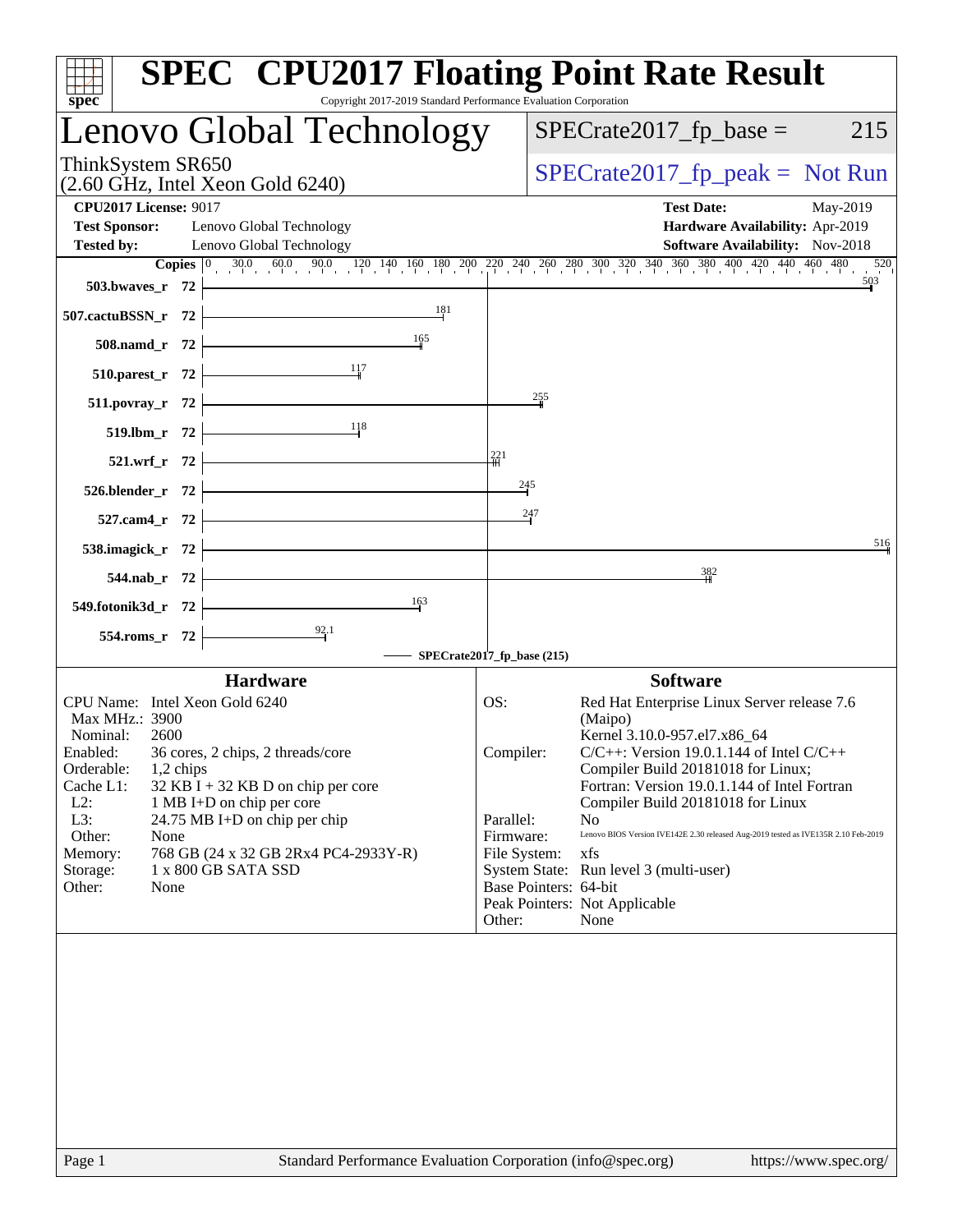

## Lenovo Global Technology

 $SPECTate2017<sub>fr</sub> peak = Not Run$  $SPECTate2017<sub>fr</sub> base = 215$ 

ThinkSystem SR650<br>(2.60 GHz, Intel Xeon Gold 6240)

**[Test Sponsor:](http://www.spec.org/auto/cpu2017/Docs/result-fields.html#TestSponsor)** Lenovo Global Technology **[Hardware Availability:](http://www.spec.org/auto/cpu2017/Docs/result-fields.html#HardwareAvailability)** Apr-2019 **[Tested by:](http://www.spec.org/auto/cpu2017/Docs/result-fields.html#Testedby)** Lenovo Global Technology **[Software Availability:](http://www.spec.org/auto/cpu2017/Docs/result-fields.html#SoftwareAvailability)** Nov-2018

**[CPU2017 License:](http://www.spec.org/auto/cpu2017/Docs/result-fields.html#CPU2017License)** 9017 **[Test Date:](http://www.spec.org/auto/cpu2017/Docs/result-fields.html#TestDate)** May-2019

### **[Results Table](http://www.spec.org/auto/cpu2017/Docs/result-fields.html#ResultsTable)**

|                          | <b>Base</b>   |                |                |                |       | <b>Peak</b>    |            |               |                |              |                |              |                |              |
|--------------------------|---------------|----------------|----------------|----------------|-------|----------------|------------|---------------|----------------|--------------|----------------|--------------|----------------|--------------|
| <b>Benchmark</b>         | <b>Copies</b> | <b>Seconds</b> | Ratio          | <b>Seconds</b> | Ratio | <b>Seconds</b> | Ratio      | <b>Copies</b> | <b>Seconds</b> | <b>Ratio</b> | <b>Seconds</b> | <b>Ratio</b> | <b>Seconds</b> | <b>Ratio</b> |
| 503.bwaves_r             | 72            | 1432           | 504            | 1435           | 503   | 1434           | 503        |               |                |              |                |              |                |              |
| 507.cactuBSSN r          | 72            | 502            | <b>181</b>     | 502            | 181   | 503            | 181        |               |                |              |                |              |                |              |
| $508$ .namd $r$          | 72            | 418            | 164            | 414            | 165   | 415            | 165        |               |                |              |                |              |                |              |
| 510.parest_r             | 72            | 1587           | 119            | 1607           | 117   | 1604           | <u>117</u> |               |                |              |                |              |                |              |
| 511.povray_r             | 72            | 660            | 255            | 662            | 254   | 657            | 256        |               |                |              |                |              |                |              |
| 519.lbm r                | 72            | 646            | 117            | 645            | 118   | 645            | <b>118</b> |               |                |              |                |              |                |              |
| $521.wrf_r$              | 72            | 723            | 223            | 737            | 219   | 731            | 221        |               |                |              |                |              |                |              |
| 526.blender r            | 72            | 448            | 245            | 449            | 244   | 448            | 245        |               |                |              |                |              |                |              |
| $527$ .cam $4r$          | 72            | 509            | 248            | 509            | 247   | 510            | 247        |               |                |              |                |              |                |              |
| 538.imagick_r            | 72            | 347            | 516            | 347            | 516   | 346            | 517        |               |                |              |                |              |                |              |
| $544$ .nab r             | 72            | 317            | 383            | 318            | 382   | 319            | 379        |               |                |              |                |              |                |              |
| 549.fotonik3d r          | 72            | 1718           | 163            | <u>1717</u>    | 163   | 1716           | 164        |               |                |              |                |              |                |              |
| $554$ .roms_r            | 72            | 1243           | 92.1           | 1238           | 92.4  | 1246           | 91.8       |               |                |              |                |              |                |              |
| $SPECrate2017$ fp base = |               |                | 215            |                |       |                |            |               |                |              |                |              |                |              |
| $SPECrate2017$ fp peak = |               |                | <b>Not Run</b> |                |       |                |            |               |                |              |                |              |                |              |

Results appear in the [order in which they were run.](http://www.spec.org/auto/cpu2017/Docs/result-fields.html#RunOrder) Bold underlined text [indicates a median measurement.](http://www.spec.org/auto/cpu2017/Docs/result-fields.html#Median)

### **[Submit Notes](http://www.spec.org/auto/cpu2017/Docs/result-fields.html#SubmitNotes)**

 The numactl mechanism was used to bind copies to processors. The config file option 'submit' was used to generate numactl commands to bind each copy to a specific processor. For details, please see the config file.

### **[Operating System Notes](http://www.spec.org/auto/cpu2017/Docs/result-fields.html#OperatingSystemNotes)**

Stack size set to unlimited using "ulimit -s unlimited"

### **[General Notes](http://www.spec.org/auto/cpu2017/Docs/result-fields.html#GeneralNotes)**

Environment variables set by runcpu before the start of the run: LD\_LIBRARY\_PATH = "/home/cpu2017-1.0.5-ic19.0u1/lib/intel64"

 Binaries compiled on a system with 1x Intel Core i9-7900X CPU + 32GB RAM memory using Redhat Enterprise Linux 7.5 Transparent Huge Pages enabled by default Prior to runcpu invocation Filesystem page cache synced and cleared with: sync; echo 3> /proc/sys/vm/drop\_caches runcpu command invoked through numactl i.e.: numactl --interleave=all runcpu <etc> NA: The test sponsor attests, as of date of publication, that CVE-2017-5754 (Meltdown) is mitigated in the system as tested and documented.

**(Continued on next page)**

| Page 2<br>Standard Performance Evaluation Corporation (info@spec.org)<br>https://www.spec.org/ |
|------------------------------------------------------------------------------------------------|
|------------------------------------------------------------------------------------------------|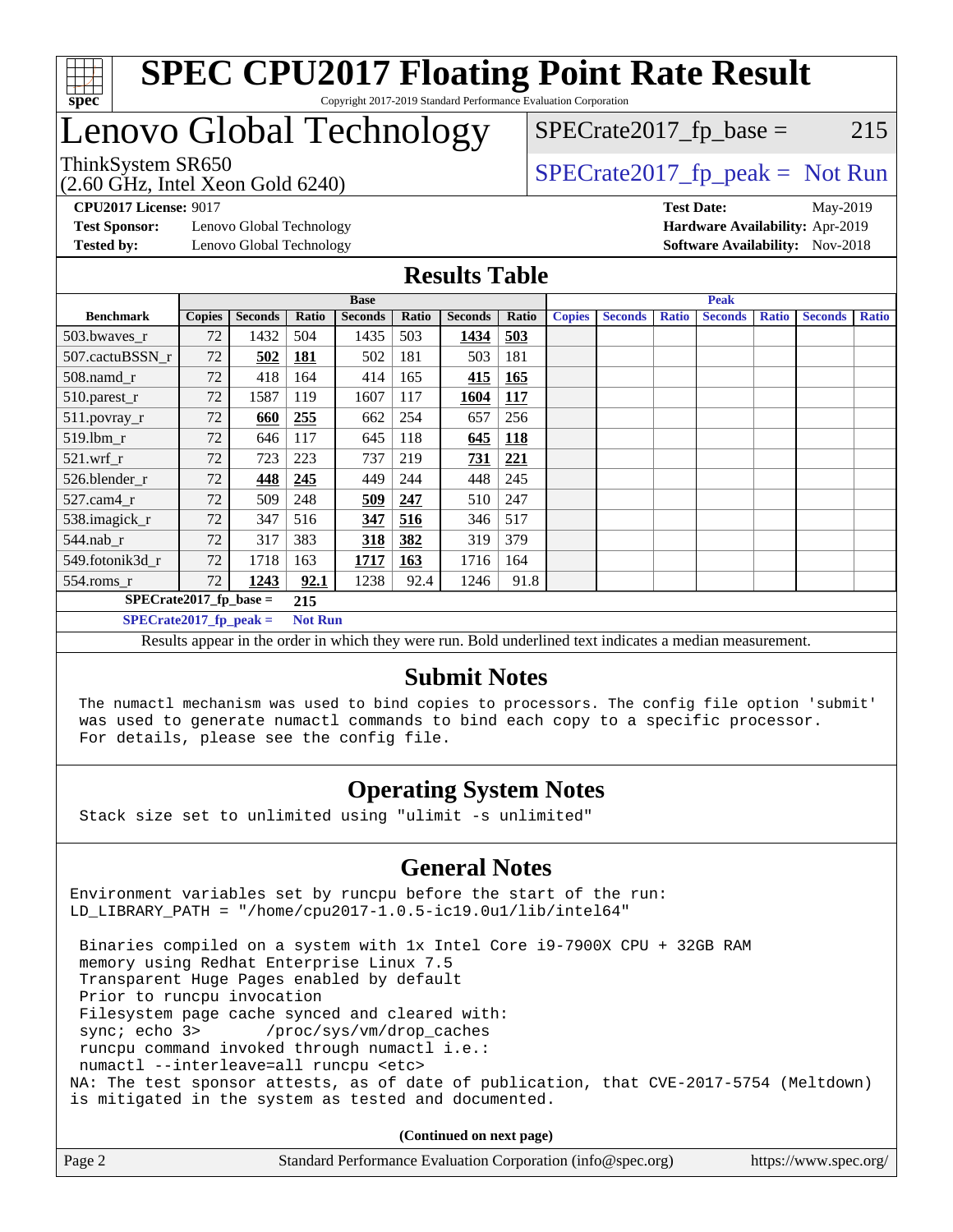

# **[SPEC CPU2017 Floating Point Rate Result](http://www.spec.org/auto/cpu2017/Docs/result-fields.html#SPECCPU2017FloatingPointRateResult)**

Copyright 2017-2019 Standard Performance Evaluation Corporation

### Lenovo Global Technology

 $SPECTate2017<sub>fr</sub> base = 215$ 

(2.60 GHz, Intel Xeon Gold 6240)

ThinkSystem SR650<br>  $SPECTI<sub>50</sub>CH<sub>2</sub>$  Intel Year Gald 6240)

**[Test Sponsor:](http://www.spec.org/auto/cpu2017/Docs/result-fields.html#TestSponsor)** Lenovo Global Technology **[Hardware Availability:](http://www.spec.org/auto/cpu2017/Docs/result-fields.html#HardwareAvailability)** Apr-2019 **[Tested by:](http://www.spec.org/auto/cpu2017/Docs/result-fields.html#Testedby)** Lenovo Global Technology **[Software Availability:](http://www.spec.org/auto/cpu2017/Docs/result-fields.html#SoftwareAvailability)** Nov-2018

**[CPU2017 License:](http://www.spec.org/auto/cpu2017/Docs/result-fields.html#CPU2017License)** 9017 **[Test Date:](http://www.spec.org/auto/cpu2017/Docs/result-fields.html#TestDate)** May-2019

### **[General Notes \(Continued\)](http://www.spec.org/auto/cpu2017/Docs/result-fields.html#GeneralNotes)**

Yes: The test sponsor attests, as of date of publication, that CVE-2017-5753 (Spectre variant 1) is mitigated in the system as tested and documented. Yes: The test sponsor attests, as of date of publication, that CVE-2017-5715 (Spectre variant 2) is mitigated in the system as tested and documented. Yes: The test sponsor attests, as of date of publication, that CVE-2018-3640 (Spectre variant 3a) is mitigated in the system as tested and documented. Yes: The test sponsor attests, as of date of publication, that CVE-2018-3639 (Spectre variant 4) is mitigated in the system as tested and documented.

### **[Platform Notes](http://www.spec.org/auto/cpu2017/Docs/result-fields.html#PlatformNotes)**

Page 3 Standard Performance Evaluation Corporation [\(info@spec.org\)](mailto:info@spec.org) <https://www.spec.org/> BIOS configuration: Choose Operating Mode set to Maximum Performance Choose Operating Mode set to Custom Mode C-states set to Legacy SNC set to Enable DCU Streamer Prefetcher set to Disable Trusted Execution Technology set to Enable Stale AtoS set to Enable LLC dead line alloc set to Disable Patrol Scrub set to Disable Sysinfo program /home/cpu2017-1.0.5-ic19.0u1/bin/sysinfo Rev: r5974 of 2018-05-19 9bcde8f2999c33d61f64985e45859ea9 running on localhost.localdomain Tue May 7 17:58:38 2019 SUT (System Under Test) info as seen by some common utilities. For more information on this section, see <https://www.spec.org/cpu2017/Docs/config.html#sysinfo> From /proc/cpuinfo model name : Intel(R) Xeon(R) Gold 6240 CPU @ 2.60GHz 2 "physical id"s (chips) 72 "processors" cores, siblings (Caution: counting these is hw and system dependent. The following excerpts from /proc/cpuinfo might not be reliable. Use with caution.) cpu cores : 18 siblings : 36 physical 0: cores 0 1 2 3 4 8 9 10 11 16 17 18 19 20 24 25 26 27 physical 1: cores 0 1 2 3 4 8 9 10 11 16 17 18 19 20 24 25 26 27 From lscpu: Architecture: x86\_64 CPU op-mode(s): 32-bit, 64-bit Byte Order: Little Endian  $CPU(s):$  72 On-line CPU(s) list: 0-71 **(Continued on next page)**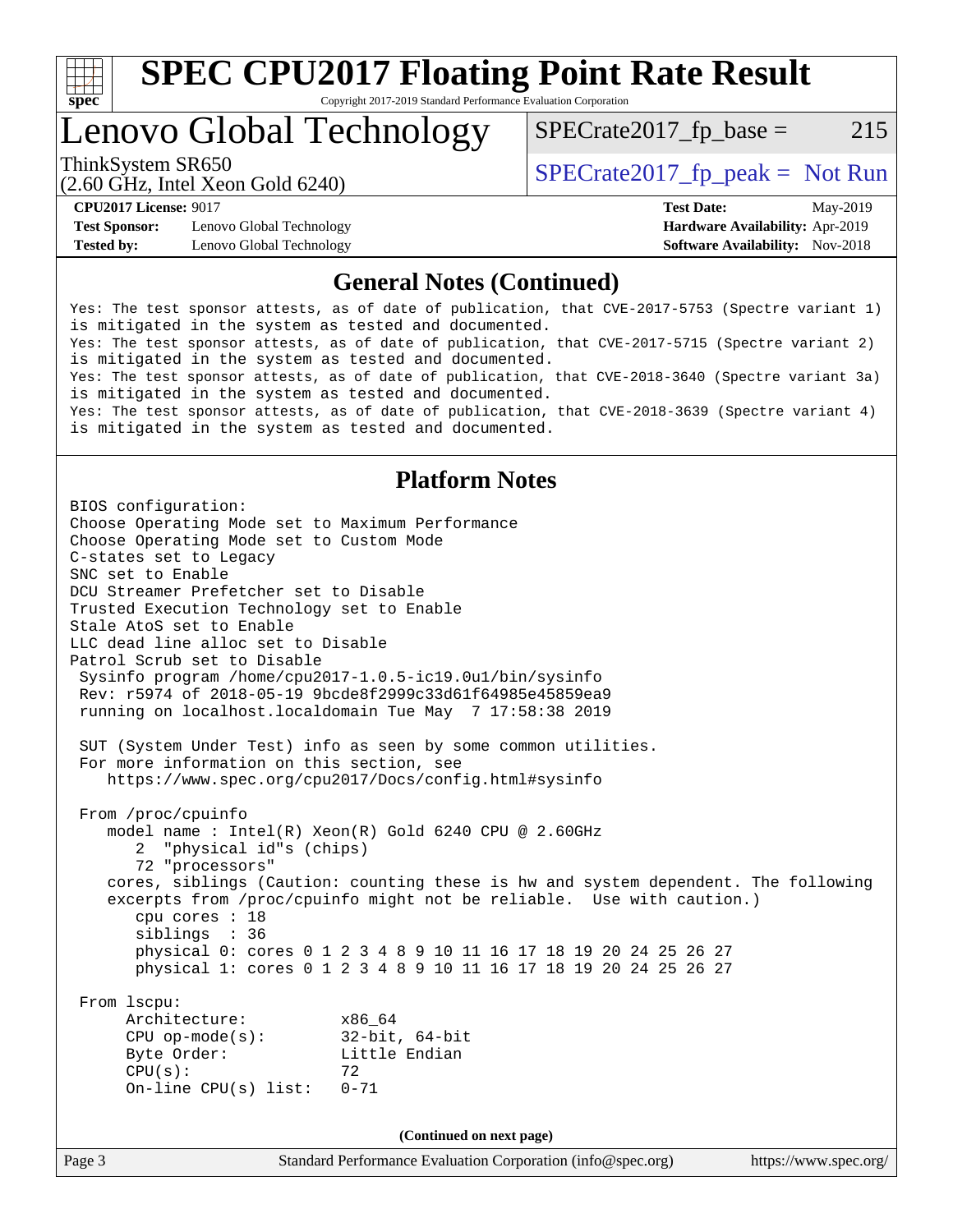

# **[SPEC CPU2017 Floating Point Rate Result](http://www.spec.org/auto/cpu2017/Docs/result-fields.html#SPECCPU2017FloatingPointRateResult)**

Copyright 2017-2019 Standard Performance Evaluation Corporation

Lenovo Global Technology

 $SPECTate2017_fp\_base = 215$ 

(2.60 GHz, Intel Xeon Gold 6240)

ThinkSystem SR650<br>  $(2.60 \text{ GHz, Intel Yoon Gold } 6240)$  [SPECrate2017\\_fp\\_peak =](http://www.spec.org/auto/cpu2017/Docs/result-fields.html#SPECrate2017fppeak) Not Run

**[Test Sponsor:](http://www.spec.org/auto/cpu2017/Docs/result-fields.html#TestSponsor)** Lenovo Global Technology **[Hardware Availability:](http://www.spec.org/auto/cpu2017/Docs/result-fields.html#HardwareAvailability)** Apr-2019 **[Tested by:](http://www.spec.org/auto/cpu2017/Docs/result-fields.html#Testedby)** Lenovo Global Technology **[Software Availability:](http://www.spec.org/auto/cpu2017/Docs/result-fields.html#SoftwareAvailability)** Nov-2018

**[CPU2017 License:](http://www.spec.org/auto/cpu2017/Docs/result-fields.html#CPU2017License)** 9017 **[Test Date:](http://www.spec.org/auto/cpu2017/Docs/result-fields.html#TestDate)** May-2019

#### **[Platform Notes \(Continued\)](http://www.spec.org/auto/cpu2017/Docs/result-fields.html#PlatformNotes)**

|                                                                                            | node 2 free: 191887 MB                                                             |                                                                                                                                                                      |  |  |  |  |
|--------------------------------------------------------------------------------------------|------------------------------------------------------------------------------------|----------------------------------------------------------------------------------------------------------------------------------------------------------------------|--|--|--|--|
|                                                                                            | node 2 size: 196608 MB                                                             |                                                                                                                                                                      |  |  |  |  |
|                                                                                            |                                                                                    | node 2 cpus: 18 19 20 23 24 27 28 32 33 54 55 56 59 60 63 64 68 69                                                                                                   |  |  |  |  |
|                                                                                            | node 1 free: 192129 MB                                                             |                                                                                                                                                                      |  |  |  |  |
|                                                                                            | node 1 size: 196608 MB                                                             |                                                                                                                                                                      |  |  |  |  |
|                                                                                            | node 1 cpus: 3 4 7 8 11 12 13 16 17 39 40 43 44 47 48 49 52 53                     |                                                                                                                                                                      |  |  |  |  |
|                                                                                            | node 0 free: 191609 MB                                                             |                                                                                                                                                                      |  |  |  |  |
| node 0 size: 196220 MB                                                                     |                                                                                    |                                                                                                                                                                      |  |  |  |  |
| $available: 4 nodes (0-3)$<br>node 0 cpus: 0 1 2 5 6 9 10 14 15 36 37 38 41 42 45 46 50 51 |                                                                                    |                                                                                                                                                                      |  |  |  |  |
| physical chip.                                                                             |                                                                                    |                                                                                                                                                                      |  |  |  |  |
| From numactl --hardware WARNING: a numactl 'node' might or might not correspond to a       |                                                                                    |                                                                                                                                                                      |  |  |  |  |
|                                                                                            |                                                                                    |                                                                                                                                                                      |  |  |  |  |
| cache size $: 25344$ KB                                                                    |                                                                                    |                                                                                                                                                                      |  |  |  |  |
| /proc/cpuinfo cache data                                                                   |                                                                                    |                                                                                                                                                                      |  |  |  |  |
|                                                                                            | avx512_vnni spec_ctrl intel_stibp flush_l1d arch_capabilities                      |                                                                                                                                                                      |  |  |  |  |
|                                                                                            |                                                                                    | cqm_llc cqm_occup_llc cqm_mbm_total cqm_mbm_local dtherm ida arat pln pts pku ospke                                                                                  |  |  |  |  |
|                                                                                            |                                                                                    | rdseed adx smap clflushopt clwb avx512cd avx512bw avx512vl xsaveopt xsavec xgetbvl                                                                                   |  |  |  |  |
|                                                                                            | tsc_adjust bmil hle avx2 smep bmi2 erms invpcid rtm cqm mpx rdt_a avx512f avx512dq |                                                                                                                                                                      |  |  |  |  |
|                                                                                            |                                                                                    | ibrs ibpb stibp ibrs_enhanced tpr_shadow vnmi flexpriority ept vpid fsgsbase                                                                                         |  |  |  |  |
|                                                                                            |                                                                                    | xsave avx f16c rdrand lahf_lm abm 3dnowprefetch epb cat_13 cdp_13 intel_pt ssbd mba                                                                                  |  |  |  |  |
|                                                                                            |                                                                                    | fma cx16 xtpr pdcm pcid dca sse4_1 sse4_2 x2apic movbe popcnt tsc_deadline_timer aes                                                                                 |  |  |  |  |
|                                                                                            |                                                                                    | aperfmperf eagerfpu pni pclmulqdq dtes64 monitor ds_cpl vmx smx est tm2 ssse3 sdbg                                                                                   |  |  |  |  |
|                                                                                            |                                                                                    | pat pse36 clflush dts acpi mmx fxsr sse sse2 ss ht tm pbe syscall nx pdpelgb rdtscp<br>lm constant_tsc art arch_perfmon pebs bts rep_good nopl xtopology nonstop_tsc |  |  |  |  |
|                                                                                            | Flags:                                                                             | fpu vme de pse tsc msr pae mce cx8 apic sep mtrr pge mca cmov                                                                                                        |  |  |  |  |
|                                                                                            | NUMA $node3$ $CPU(s)$ :                                                            | 21, 22, 25, 26, 29-31, 34, 35, 57, 58, 61, 62, 65-67, 70, 71                                                                                                         |  |  |  |  |
|                                                                                            | NUMA $node2$ $CPU(s):$                                                             | 18-20, 23, 24, 27, 28, 32, 33, 54-56, 59, 60, 63, 64, 68, 69                                                                                                         |  |  |  |  |
|                                                                                            | NUMA nodel CPU(s):                                                                 | 3, 4, 7, 8, 11-13, 16, 17, 39, 40, 43, 44, 47-49, 52, 53                                                                                                             |  |  |  |  |
|                                                                                            | NUMA node0 CPU(s):                                                                 | $0-2, 5, 6, 9, 10, 14, 15, 36-38, 41, 42, 45, 46, 50, 51$                                                                                                            |  |  |  |  |
|                                                                                            | L3 cache:                                                                          | 25344K                                                                                                                                                               |  |  |  |  |
|                                                                                            | $L2$ cache:                                                                        | 1024K                                                                                                                                                                |  |  |  |  |
|                                                                                            | Lli cache:                                                                         | 32K                                                                                                                                                                  |  |  |  |  |
|                                                                                            | L1d cache:                                                                         | 32K                                                                                                                                                                  |  |  |  |  |
|                                                                                            | Virtualization:                                                                    | $VT - x$                                                                                                                                                             |  |  |  |  |
|                                                                                            | BogoMIPS:                                                                          | 5200.00                                                                                                                                                              |  |  |  |  |
|                                                                                            | CPU MHz:                                                                           | 2600.000                                                                                                                                                             |  |  |  |  |
|                                                                                            | Stepping:                                                                          | 6                                                                                                                                                                    |  |  |  |  |
|                                                                                            | Model name:                                                                        | $Intel(R)$ Xeon $(R)$ Gold 6240 CPU @ 2.60GHz                                                                                                                        |  |  |  |  |
|                                                                                            | Model:                                                                             | 85                                                                                                                                                                   |  |  |  |  |
|                                                                                            | CPU family:                                                                        | 6                                                                                                                                                                    |  |  |  |  |
|                                                                                            | NUMA $node(s):$<br>Vendor ID:                                                      | 4<br>GenuineIntel                                                                                                                                                    |  |  |  |  |
|                                                                                            | Socket(s):                                                                         | 2                                                                                                                                                                    |  |  |  |  |
|                                                                                            | Core(s) per socket:                                                                | 18                                                                                                                                                                   |  |  |  |  |
|                                                                                            | Thread(s) per core:                                                                | 2                                                                                                                                                                    |  |  |  |  |
|                                                                                            |                                                                                    |                                                                                                                                                                      |  |  |  |  |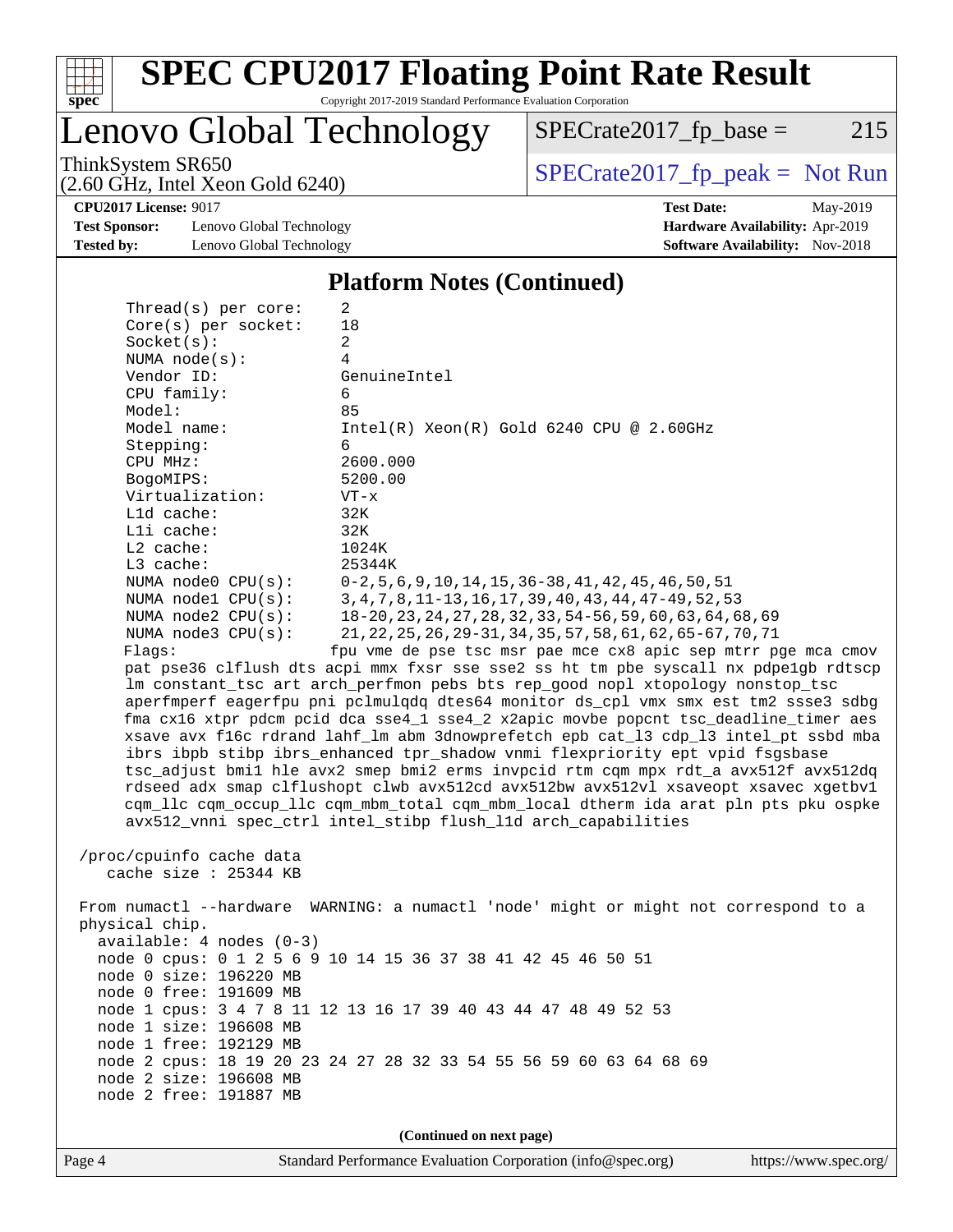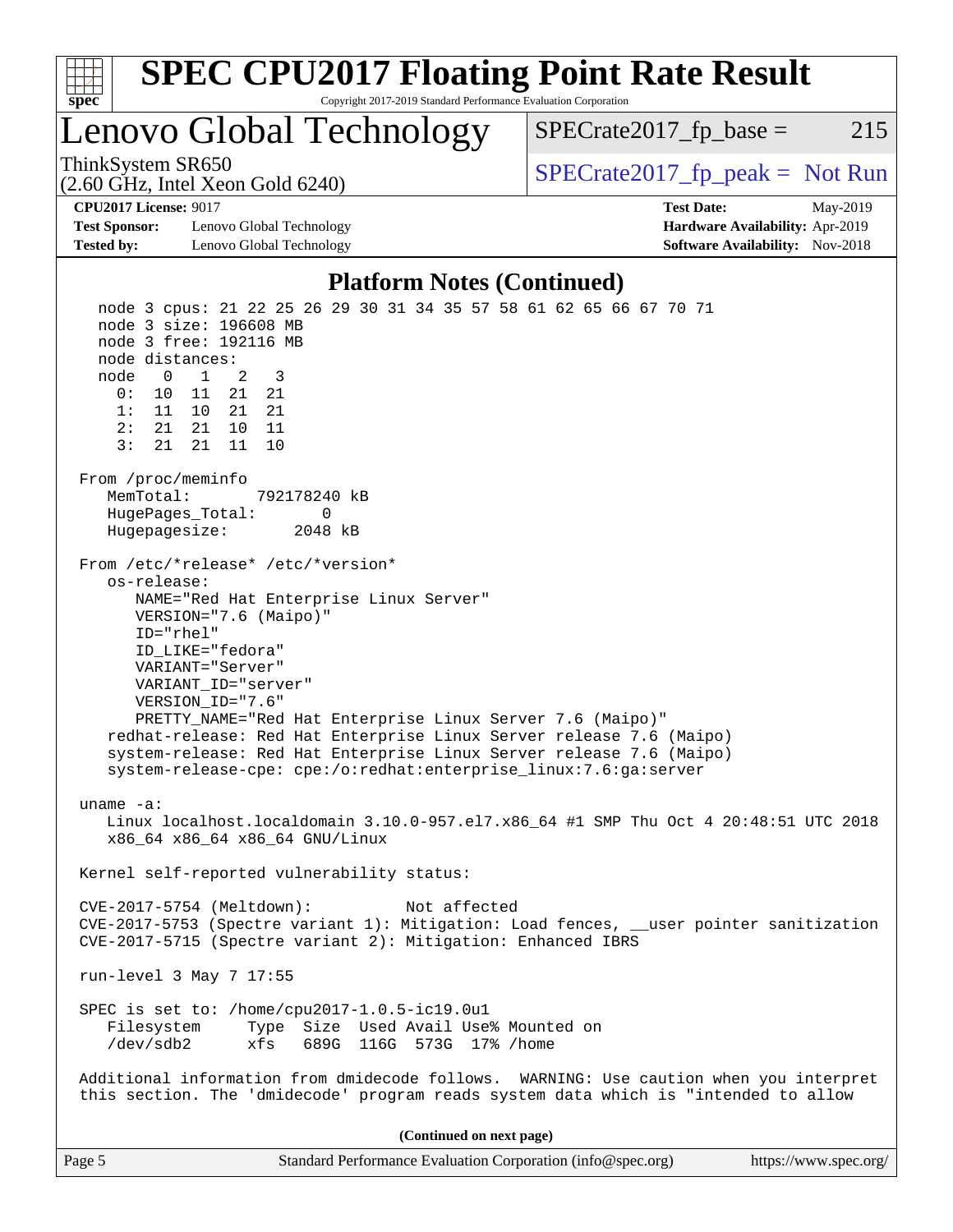

## Lenovo Global Technology

 $SPECTate2017_fp\_base = 215$ 

(2.60 GHz, Intel Xeon Gold 6240)

ThinkSystem SR650<br>  $\begin{array}{r} \text{SPECrate2017\_fp\_peak = Not Run} \\ \text{SPECrate2017\_fp\_peak = Not Run} \end{array}$ 

**[Test Sponsor:](http://www.spec.org/auto/cpu2017/Docs/result-fields.html#TestSponsor)** Lenovo Global Technology **[Hardware Availability:](http://www.spec.org/auto/cpu2017/Docs/result-fields.html#HardwareAvailability)** Apr-2019 **[Tested by:](http://www.spec.org/auto/cpu2017/Docs/result-fields.html#Testedby)** Lenovo Global Technology **[Software Availability:](http://www.spec.org/auto/cpu2017/Docs/result-fields.html#SoftwareAvailability)** Nov-2018

**[CPU2017 License:](http://www.spec.org/auto/cpu2017/Docs/result-fields.html#CPU2017License)** 9017 **[Test Date:](http://www.spec.org/auto/cpu2017/Docs/result-fields.html#TestDate)** May-2019

#### **[Platform Notes \(Continued\)](http://www.spec.org/auto/cpu2017/Docs/result-fields.html#PlatformNotes)**

 hardware to be accurately determined", but the intent may not be met, as there are frequent changes to hardware, firmware, and the "DMTF SMBIOS" standard. BIOS Lenovo -[IVE135R-2.10]- 02/27/2019 Memory: 24x Samsung M393A4K40CB2-CVF 32 GB 2 rank 2933

(End of data from sysinfo program)

### **[Compiler Version Notes](http://www.spec.org/auto/cpu2017/Docs/result-fields.html#CompilerVersionNotes)**

| $CC$ 519.1bm_r(base) 538.imagick_r(base) 544.nab_r(base)                                                                                                                           |  |  |  |  |  |
|------------------------------------------------------------------------------------------------------------------------------------------------------------------------------------|--|--|--|--|--|
| Intel(R) C Intel(R) 64 Compiler for applications running on Intel(R) 64,<br>Version 19.0.1.144 Build 20181018                                                                      |  |  |  |  |  |
| Copyright (C) 1985-2018 Intel Corporation. All rights reserved.                                                                                                                    |  |  |  |  |  |
| CXXC $508.namd_r(base) 510.parest_r(base)$                                                                                                                                         |  |  |  |  |  |
| Intel(R) $C++$ Intel(R) 64 Compiler for applications running on Intel(R) 64,<br>Version 19.0.1.144 Build 20181018                                                                  |  |  |  |  |  |
| Copyright (C) 1985-2018 Intel Corporation. All rights reserved.                                                                                                                    |  |  |  |  |  |
| $CC$ 511.povray $r(base)$ 526.blender $r(base)$                                                                                                                                    |  |  |  |  |  |
| Intel(R) C++ Intel(R) 64 Compiler for applications running on Intel(R) 64,<br>Version 19.0.1.144 Build 20181018<br>Copyright (C) 1985-2018 Intel Corporation. All rights reserved. |  |  |  |  |  |
| Intel(R) C Intel(R) 64 Compiler for applications running on Intel(R) 64,<br>Version 19.0.1.144 Build 20181018                                                                      |  |  |  |  |  |
| Copyright (C) 1985-2018 Intel Corporation. All rights reserved.                                                                                                                    |  |  |  |  |  |
| FC 507.cactuBSSN r(base)                                                                                                                                                           |  |  |  |  |  |
| Intel(R) $C++$ Intel(R) 64 Compiler for applications running on Intel(R) 64,<br>Version 19.0.1.144 Build 20181018                                                                  |  |  |  |  |  |
| Copyright (C) 1985-2018 Intel Corporation. All rights reserved.<br>Intel(R) C Intel(R) 64 Compiler for applications running on Intel(R) 64,<br>Version 19.0.1.144 Build 20181018   |  |  |  |  |  |
| Copyright (C) 1985-2018 Intel Corporation. All rights reserved.                                                                                                                    |  |  |  |  |  |
| (Continued on next page)                                                                                                                                                           |  |  |  |  |  |

Page 6 Standard Performance Evaluation Corporation [\(info@spec.org\)](mailto:info@spec.org) <https://www.spec.org/>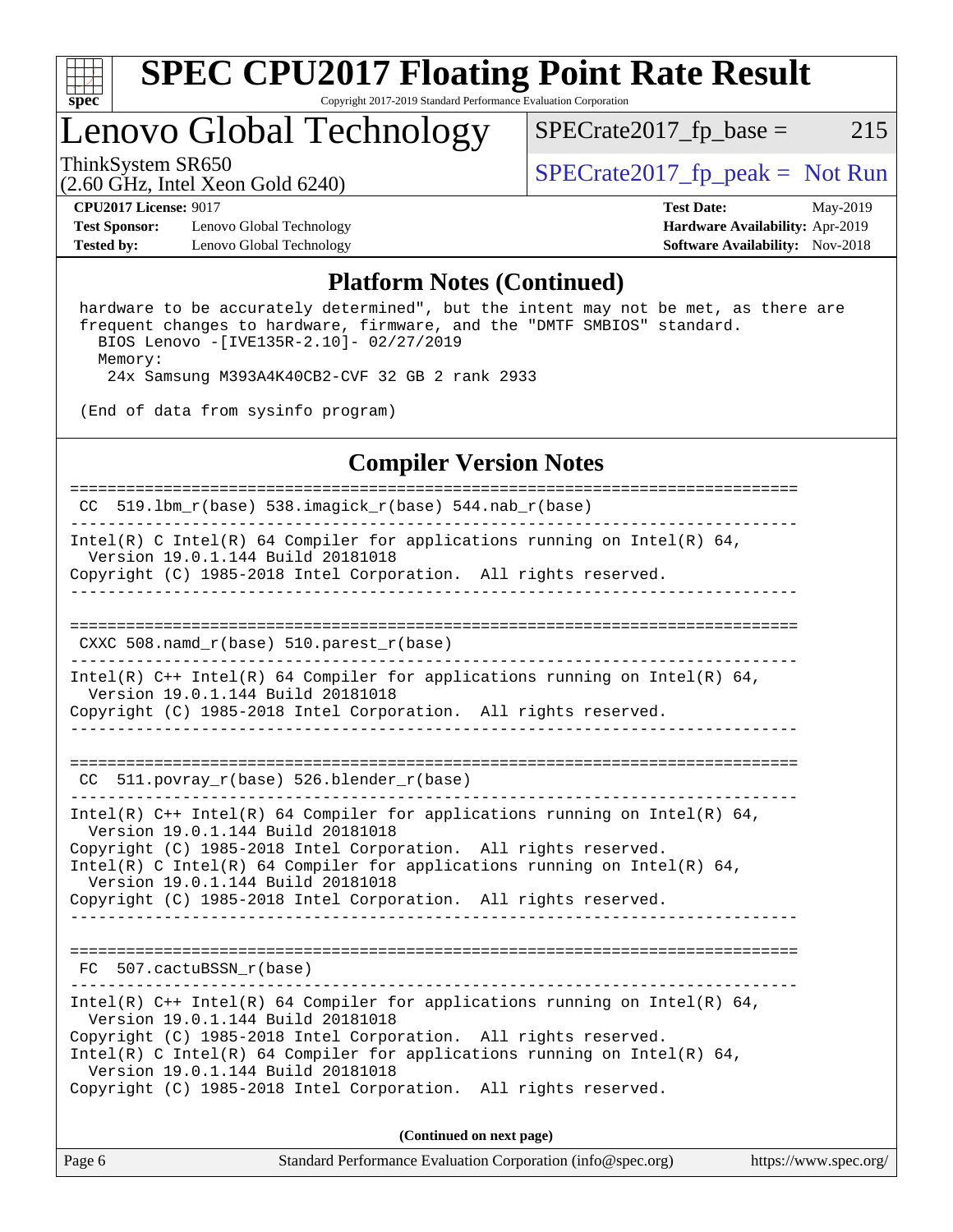

### Lenovo Global Technology

ThinkSystem SR650<br>  $\begin{array}{r} \text{SPECrate2017\_fp\_peak = Not Run} \\ \text{SPECrate2017\_fp\_peak = Not Run} \end{array}$ 

 $SPECTate2017_fp\_base = 215$ 

(2.60 GHz, Intel Xeon Gold 6240)

**[Test Sponsor:](http://www.spec.org/auto/cpu2017/Docs/result-fields.html#TestSponsor)** Lenovo Global Technology **[Hardware Availability:](http://www.spec.org/auto/cpu2017/Docs/result-fields.html#HardwareAvailability)** Apr-2019 **[Tested by:](http://www.spec.org/auto/cpu2017/Docs/result-fields.html#Testedby)** Lenovo Global Technology **[Software Availability:](http://www.spec.org/auto/cpu2017/Docs/result-fields.html#SoftwareAvailability)** Nov-2018

**[CPU2017 License:](http://www.spec.org/auto/cpu2017/Docs/result-fields.html#CPU2017License)** 9017 **[Test Date:](http://www.spec.org/auto/cpu2017/Docs/result-fields.html#TestDate)** May-2019

### **[Compiler Version Notes \(Continued\)](http://www.spec.org/auto/cpu2017/Docs/result-fields.html#CompilerVersionNotes)**

| Intel(R) Fortran Intel(R) 64 Compiler for applications running on Intel(R)<br>64, Version 19.0.1.144 Build 20181018<br>Copyright (C) 1985-2018 Intel Corporation. All rights reserved.                                                                                                                                                                                     |
|----------------------------------------------------------------------------------------------------------------------------------------------------------------------------------------------------------------------------------------------------------------------------------------------------------------------------------------------------------------------------|
| 503.bwaves $r(base)$ 549.fotonik3d $r(base)$ 554.roms $r(base)$<br>FC.                                                                                                                                                                                                                                                                                                     |
| Intel(R) Fortran Intel(R) 64 Compiler for applications running on Intel(R)<br>64, Version 19.0.1.144 Build 20181018<br>Copyright (C) 1985-2018 Intel Corporation. All rights reserved.                                                                                                                                                                                     |
| CC $521.$ wrf r(base) 527.cam4 r(base)                                                                                                                                                                                                                                                                                                                                     |
| Intel(R) Fortran Intel(R) 64 Compiler for applications running on Intel(R)<br>64, Version 19.0.1.144 Build 20181018<br>Copyright (C) 1985-2018 Intel Corporation. All rights reserved.<br>Intel(R) C Intel(R) 64 Compiler for applications running on Intel(R) 64,<br>Version 19.0.1.144 Build 20181018<br>Copyright (C) 1985-2018 Intel Corporation. All rights reserved. |

### **[Base Compiler Invocation](http://www.spec.org/auto/cpu2017/Docs/result-fields.html#BaseCompilerInvocation)**

[C benchmarks](http://www.spec.org/auto/cpu2017/Docs/result-fields.html#Cbenchmarks): [icc -m64 -std=c11](http://www.spec.org/cpu2017/results/res2019q3/cpu2017-20190708-16019.flags.html#user_CCbase_intel_icc_64bit_c11_33ee0cdaae7deeeab2a9725423ba97205ce30f63b9926c2519791662299b76a0318f32ddfffdc46587804de3178b4f9328c46fa7c2b0cd779d7a61945c91cd35)

[C++ benchmarks:](http://www.spec.org/auto/cpu2017/Docs/result-fields.html#CXXbenchmarks) [icpc -m64](http://www.spec.org/cpu2017/results/res2019q3/cpu2017-20190708-16019.flags.html#user_CXXbase_intel_icpc_64bit_4ecb2543ae3f1412ef961e0650ca070fec7b7afdcd6ed48761b84423119d1bf6bdf5cad15b44d48e7256388bc77273b966e5eb805aefd121eb22e9299b2ec9d9)

[Fortran benchmarks](http://www.spec.org/auto/cpu2017/Docs/result-fields.html#Fortranbenchmarks): [ifort -m64](http://www.spec.org/cpu2017/results/res2019q3/cpu2017-20190708-16019.flags.html#user_FCbase_intel_ifort_64bit_24f2bb282fbaeffd6157abe4f878425411749daecae9a33200eee2bee2fe76f3b89351d69a8130dd5949958ce389cf37ff59a95e7a40d588e8d3a57e0c3fd751)

[Benchmarks using both Fortran and C](http://www.spec.org/auto/cpu2017/Docs/result-fields.html#BenchmarksusingbothFortranandC): [ifort -m64](http://www.spec.org/cpu2017/results/res2019q3/cpu2017-20190708-16019.flags.html#user_CC_FCbase_intel_ifort_64bit_24f2bb282fbaeffd6157abe4f878425411749daecae9a33200eee2bee2fe76f3b89351d69a8130dd5949958ce389cf37ff59a95e7a40d588e8d3a57e0c3fd751) [icc -m64 -std=c11](http://www.spec.org/cpu2017/results/res2019q3/cpu2017-20190708-16019.flags.html#user_CC_FCbase_intel_icc_64bit_c11_33ee0cdaae7deeeab2a9725423ba97205ce30f63b9926c2519791662299b76a0318f32ddfffdc46587804de3178b4f9328c46fa7c2b0cd779d7a61945c91cd35)

[Benchmarks using both C and C++](http://www.spec.org/auto/cpu2017/Docs/result-fields.html#BenchmarksusingbothCandCXX): [icpc -m64](http://www.spec.org/cpu2017/results/res2019q3/cpu2017-20190708-16019.flags.html#user_CC_CXXbase_intel_icpc_64bit_4ecb2543ae3f1412ef961e0650ca070fec7b7afdcd6ed48761b84423119d1bf6bdf5cad15b44d48e7256388bc77273b966e5eb805aefd121eb22e9299b2ec9d9) [icc -m64 -std=c11](http://www.spec.org/cpu2017/results/res2019q3/cpu2017-20190708-16019.flags.html#user_CC_CXXbase_intel_icc_64bit_c11_33ee0cdaae7deeeab2a9725423ba97205ce30f63b9926c2519791662299b76a0318f32ddfffdc46587804de3178b4f9328c46fa7c2b0cd779d7a61945c91cd35)

```
Benchmarks using Fortran, C, and C++: 
icpc -m64 icc -m64 -std=c11 ifort -m64
```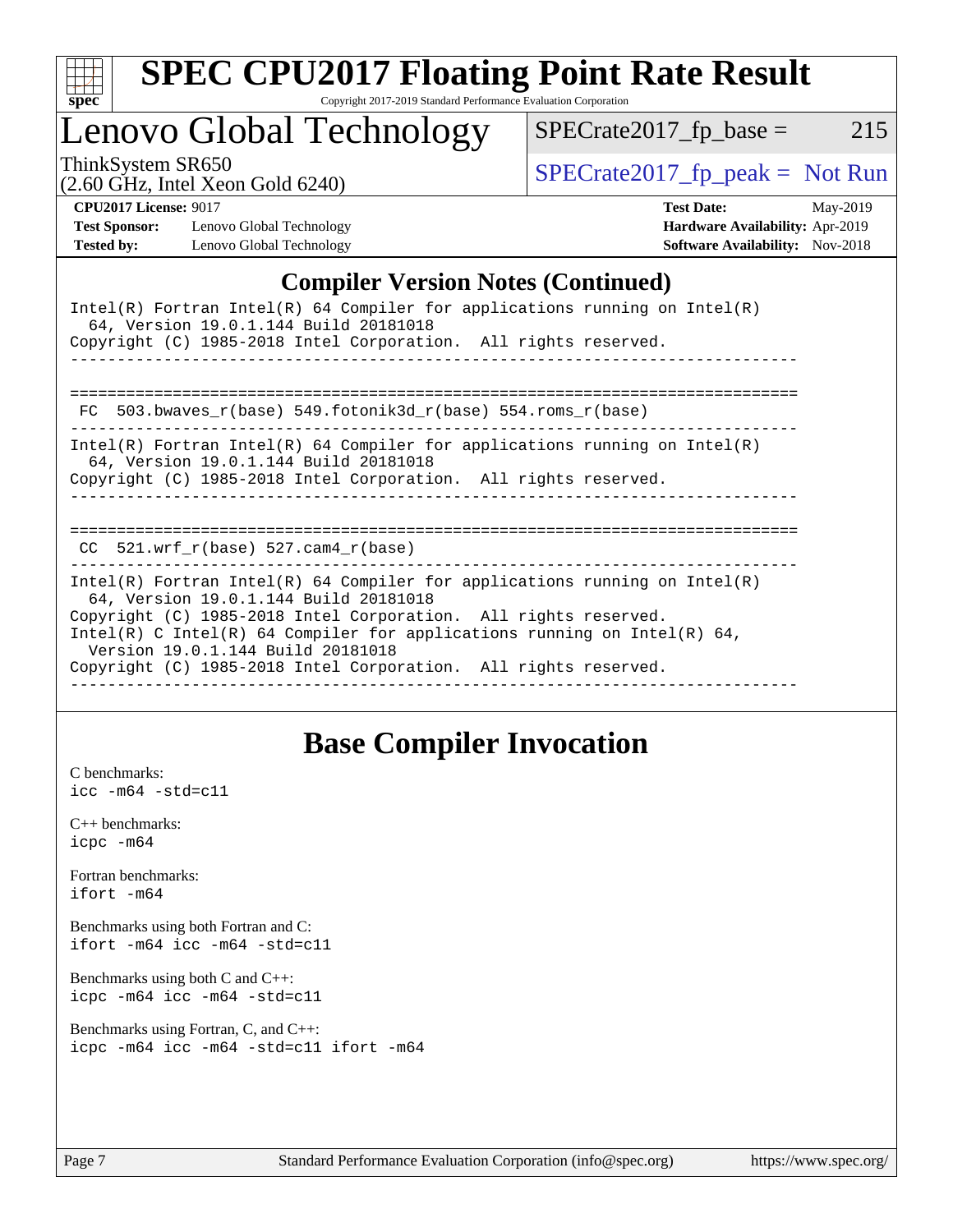

### Lenovo Global Technology

 $SPECTate2017<sub>fr</sub> base = 215$ 

(2.60 GHz, Intel Xeon Gold 6240)

ThinkSystem SR650<br>  $SPECrate2017$  fp\_peak = Not Run

**[Test Sponsor:](http://www.spec.org/auto/cpu2017/Docs/result-fields.html#TestSponsor)** Lenovo Global Technology **[Hardware Availability:](http://www.spec.org/auto/cpu2017/Docs/result-fields.html#HardwareAvailability)** Apr-2019 **[Tested by:](http://www.spec.org/auto/cpu2017/Docs/result-fields.html#Testedby)** Lenovo Global Technology **[Software Availability:](http://www.spec.org/auto/cpu2017/Docs/result-fields.html#SoftwareAvailability)** Nov-2018

**[CPU2017 License:](http://www.spec.org/auto/cpu2017/Docs/result-fields.html#CPU2017License)** 9017 **[Test Date:](http://www.spec.org/auto/cpu2017/Docs/result-fields.html#TestDate)** May-2019

### **[Base Portability Flags](http://www.spec.org/auto/cpu2017/Docs/result-fields.html#BasePortabilityFlags)**

 503.bwaves\_r: [-DSPEC\\_LP64](http://www.spec.org/cpu2017/results/res2019q3/cpu2017-20190708-16019.flags.html#suite_basePORTABILITY503_bwaves_r_DSPEC_LP64) 507.cactuBSSN\_r: [-DSPEC\\_LP64](http://www.spec.org/cpu2017/results/res2019q3/cpu2017-20190708-16019.flags.html#suite_basePORTABILITY507_cactuBSSN_r_DSPEC_LP64) 508.namd\_r: [-DSPEC\\_LP64](http://www.spec.org/cpu2017/results/res2019q3/cpu2017-20190708-16019.flags.html#suite_basePORTABILITY508_namd_r_DSPEC_LP64) 510.parest\_r: [-DSPEC\\_LP64](http://www.spec.org/cpu2017/results/res2019q3/cpu2017-20190708-16019.flags.html#suite_basePORTABILITY510_parest_r_DSPEC_LP64) 511.povray\_r: [-DSPEC\\_LP64](http://www.spec.org/cpu2017/results/res2019q3/cpu2017-20190708-16019.flags.html#suite_basePORTABILITY511_povray_r_DSPEC_LP64) 519.lbm\_r: [-DSPEC\\_LP64](http://www.spec.org/cpu2017/results/res2019q3/cpu2017-20190708-16019.flags.html#suite_basePORTABILITY519_lbm_r_DSPEC_LP64) 521.wrf\_r: [-DSPEC\\_LP64](http://www.spec.org/cpu2017/results/res2019q3/cpu2017-20190708-16019.flags.html#suite_basePORTABILITY521_wrf_r_DSPEC_LP64) [-DSPEC\\_CASE\\_FLAG](http://www.spec.org/cpu2017/results/res2019q3/cpu2017-20190708-16019.flags.html#b521.wrf_r_baseCPORTABILITY_DSPEC_CASE_FLAG) [-convert big\\_endian](http://www.spec.org/cpu2017/results/res2019q3/cpu2017-20190708-16019.flags.html#user_baseFPORTABILITY521_wrf_r_convert_big_endian_c3194028bc08c63ac5d04de18c48ce6d347e4e562e8892b8bdbdc0214820426deb8554edfa529a3fb25a586e65a3d812c835984020483e7e73212c4d31a38223) 526.blender\_r: [-DSPEC\\_LP64](http://www.spec.org/cpu2017/results/res2019q3/cpu2017-20190708-16019.flags.html#suite_basePORTABILITY526_blender_r_DSPEC_LP64) [-DSPEC\\_LINUX](http://www.spec.org/cpu2017/results/res2019q3/cpu2017-20190708-16019.flags.html#b526.blender_r_baseCPORTABILITY_DSPEC_LINUX) [-funsigned-char](http://www.spec.org/cpu2017/results/res2019q3/cpu2017-20190708-16019.flags.html#user_baseCPORTABILITY526_blender_r_force_uchar_40c60f00ab013830e2dd6774aeded3ff59883ba5a1fc5fc14077f794d777847726e2a5858cbc7672e36e1b067e7e5c1d9a74f7176df07886a243d7cc18edfe67) 527.cam4\_r: [-DSPEC\\_LP64](http://www.spec.org/cpu2017/results/res2019q3/cpu2017-20190708-16019.flags.html#suite_basePORTABILITY527_cam4_r_DSPEC_LP64) [-DSPEC\\_CASE\\_FLAG](http://www.spec.org/cpu2017/results/res2019q3/cpu2017-20190708-16019.flags.html#b527.cam4_r_baseCPORTABILITY_DSPEC_CASE_FLAG) 538.imagick\_r: [-DSPEC\\_LP64](http://www.spec.org/cpu2017/results/res2019q3/cpu2017-20190708-16019.flags.html#suite_basePORTABILITY538_imagick_r_DSPEC_LP64) 544.nab\_r: [-DSPEC\\_LP64](http://www.spec.org/cpu2017/results/res2019q3/cpu2017-20190708-16019.flags.html#suite_basePORTABILITY544_nab_r_DSPEC_LP64) 549.fotonik3d\_r: [-DSPEC\\_LP64](http://www.spec.org/cpu2017/results/res2019q3/cpu2017-20190708-16019.flags.html#suite_basePORTABILITY549_fotonik3d_r_DSPEC_LP64) 554.roms\_r: [-DSPEC\\_LP64](http://www.spec.org/cpu2017/results/res2019q3/cpu2017-20190708-16019.flags.html#suite_basePORTABILITY554_roms_r_DSPEC_LP64)

**[Base Optimization Flags](http://www.spec.org/auto/cpu2017/Docs/result-fields.html#BaseOptimizationFlags)**

[C benchmarks](http://www.spec.org/auto/cpu2017/Docs/result-fields.html#Cbenchmarks):

[-xCORE-AVX2](http://www.spec.org/cpu2017/results/res2019q3/cpu2017-20190708-16019.flags.html#user_CCbase_f-xCORE-AVX2) [-ipo](http://www.spec.org/cpu2017/results/res2019q3/cpu2017-20190708-16019.flags.html#user_CCbase_f-ipo) [-O3](http://www.spec.org/cpu2017/results/res2019q3/cpu2017-20190708-16019.flags.html#user_CCbase_f-O3) [-no-prec-div](http://www.spec.org/cpu2017/results/res2019q3/cpu2017-20190708-16019.flags.html#user_CCbase_f-no-prec-div) [-qopt-prefetch](http://www.spec.org/cpu2017/results/res2019q3/cpu2017-20190708-16019.flags.html#user_CCbase_f-qopt-prefetch) [-ffinite-math-only](http://www.spec.org/cpu2017/results/res2019q3/cpu2017-20190708-16019.flags.html#user_CCbase_f_finite_math_only_cb91587bd2077682c4b38af759c288ed7c732db004271a9512da14a4f8007909a5f1427ecbf1a0fb78ff2a814402c6114ac565ca162485bbcae155b5e4258871) [-qopt-mem-layout-trans=4](http://www.spec.org/cpu2017/results/res2019q3/cpu2017-20190708-16019.flags.html#user_CCbase_f-qopt-mem-layout-trans_fa39e755916c150a61361b7846f310bcdf6f04e385ef281cadf3647acec3f0ae266d1a1d22d972a7087a248fd4e6ca390a3634700869573d231a252c784941a8) [C++ benchmarks:](http://www.spec.org/auto/cpu2017/Docs/result-fields.html#CXXbenchmarks) [-xCORE-AVX2](http://www.spec.org/cpu2017/results/res2019q3/cpu2017-20190708-16019.flags.html#user_CXXbase_f-xCORE-AVX2) [-ipo](http://www.spec.org/cpu2017/results/res2019q3/cpu2017-20190708-16019.flags.html#user_CXXbase_f-ipo) [-O3](http://www.spec.org/cpu2017/results/res2019q3/cpu2017-20190708-16019.flags.html#user_CXXbase_f-O3) [-no-prec-div](http://www.spec.org/cpu2017/results/res2019q3/cpu2017-20190708-16019.flags.html#user_CXXbase_f-no-prec-div) [-qopt-prefetch](http://www.spec.org/cpu2017/results/res2019q3/cpu2017-20190708-16019.flags.html#user_CXXbase_f-qopt-prefetch) [-ffinite-math-only](http://www.spec.org/cpu2017/results/res2019q3/cpu2017-20190708-16019.flags.html#user_CXXbase_f_finite_math_only_cb91587bd2077682c4b38af759c288ed7c732db004271a9512da14a4f8007909a5f1427ecbf1a0fb78ff2a814402c6114ac565ca162485bbcae155b5e4258871) [-qopt-mem-layout-trans=4](http://www.spec.org/cpu2017/results/res2019q3/cpu2017-20190708-16019.flags.html#user_CXXbase_f-qopt-mem-layout-trans_fa39e755916c150a61361b7846f310bcdf6f04e385ef281cadf3647acec3f0ae266d1a1d22d972a7087a248fd4e6ca390a3634700869573d231a252c784941a8) [Fortran benchmarks](http://www.spec.org/auto/cpu2017/Docs/result-fields.html#Fortranbenchmarks): [-xCORE-AVX2](http://www.spec.org/cpu2017/results/res2019q3/cpu2017-20190708-16019.flags.html#user_FCbase_f-xCORE-AVX2) [-ipo](http://www.spec.org/cpu2017/results/res2019q3/cpu2017-20190708-16019.flags.html#user_FCbase_f-ipo) [-O3](http://www.spec.org/cpu2017/results/res2019q3/cpu2017-20190708-16019.flags.html#user_FCbase_f-O3) [-no-prec-div](http://www.spec.org/cpu2017/results/res2019q3/cpu2017-20190708-16019.flags.html#user_FCbase_f-no-prec-div) [-qopt-prefetch](http://www.spec.org/cpu2017/results/res2019q3/cpu2017-20190708-16019.flags.html#user_FCbase_f-qopt-prefetch) [-ffinite-math-only](http://www.spec.org/cpu2017/results/res2019q3/cpu2017-20190708-16019.flags.html#user_FCbase_f_finite_math_only_cb91587bd2077682c4b38af759c288ed7c732db004271a9512da14a4f8007909a5f1427ecbf1a0fb78ff2a814402c6114ac565ca162485bbcae155b5e4258871) [-qopt-mem-layout-trans=4](http://www.spec.org/cpu2017/results/res2019q3/cpu2017-20190708-16019.flags.html#user_FCbase_f-qopt-mem-layout-trans_fa39e755916c150a61361b7846f310bcdf6f04e385ef281cadf3647acec3f0ae266d1a1d22d972a7087a248fd4e6ca390a3634700869573d231a252c784941a8) [-auto](http://www.spec.org/cpu2017/results/res2019q3/cpu2017-20190708-16019.flags.html#user_FCbase_f-auto) [-nostandard-realloc-lhs](http://www.spec.org/cpu2017/results/res2019q3/cpu2017-20190708-16019.flags.html#user_FCbase_f_2003_std_realloc_82b4557e90729c0f113870c07e44d33d6f5a304b4f63d4c15d2d0f1fab99f5daaed73bdb9275d9ae411527f28b936061aa8b9c8f2d63842963b95c9dd6426b8a) [-align array32byte](http://www.spec.org/cpu2017/results/res2019q3/cpu2017-20190708-16019.flags.html#user_FCbase_align_array32byte_b982fe038af199962ba9a80c053b8342c548c85b40b8e86eb3cc33dee0d7986a4af373ac2d51c3f7cf710a18d62fdce2948f201cd044323541f22fc0fffc51b6) [Benchmarks using both Fortran and C](http://www.spec.org/auto/cpu2017/Docs/result-fields.html#BenchmarksusingbothFortranandC): [-xCORE-AVX2](http://www.spec.org/cpu2017/results/res2019q3/cpu2017-20190708-16019.flags.html#user_CC_FCbase_f-xCORE-AVX2) [-ipo](http://www.spec.org/cpu2017/results/res2019q3/cpu2017-20190708-16019.flags.html#user_CC_FCbase_f-ipo) [-O3](http://www.spec.org/cpu2017/results/res2019q3/cpu2017-20190708-16019.flags.html#user_CC_FCbase_f-O3) [-no-prec-div](http://www.spec.org/cpu2017/results/res2019q3/cpu2017-20190708-16019.flags.html#user_CC_FCbase_f-no-prec-div) [-qopt-prefetch](http://www.spec.org/cpu2017/results/res2019q3/cpu2017-20190708-16019.flags.html#user_CC_FCbase_f-qopt-prefetch) [-ffinite-math-only](http://www.spec.org/cpu2017/results/res2019q3/cpu2017-20190708-16019.flags.html#user_CC_FCbase_f_finite_math_only_cb91587bd2077682c4b38af759c288ed7c732db004271a9512da14a4f8007909a5f1427ecbf1a0fb78ff2a814402c6114ac565ca162485bbcae155b5e4258871) [-qopt-mem-layout-trans=4](http://www.spec.org/cpu2017/results/res2019q3/cpu2017-20190708-16019.flags.html#user_CC_FCbase_f-qopt-mem-layout-trans_fa39e755916c150a61361b7846f310bcdf6f04e385ef281cadf3647acec3f0ae266d1a1d22d972a7087a248fd4e6ca390a3634700869573d231a252c784941a8) [-auto](http://www.spec.org/cpu2017/results/res2019q3/cpu2017-20190708-16019.flags.html#user_CC_FCbase_f-auto) [-nostandard-realloc-lhs](http://www.spec.org/cpu2017/results/res2019q3/cpu2017-20190708-16019.flags.html#user_CC_FCbase_f_2003_std_realloc_82b4557e90729c0f113870c07e44d33d6f5a304b4f63d4c15d2d0f1fab99f5daaed73bdb9275d9ae411527f28b936061aa8b9c8f2d63842963b95c9dd6426b8a) [-align array32byte](http://www.spec.org/cpu2017/results/res2019q3/cpu2017-20190708-16019.flags.html#user_CC_FCbase_align_array32byte_b982fe038af199962ba9a80c053b8342c548c85b40b8e86eb3cc33dee0d7986a4af373ac2d51c3f7cf710a18d62fdce2948f201cd044323541f22fc0fffc51b6) [Benchmarks using both C and C++](http://www.spec.org/auto/cpu2017/Docs/result-fields.html#BenchmarksusingbothCandCXX): [-xCORE-AVX2](http://www.spec.org/cpu2017/results/res2019q3/cpu2017-20190708-16019.flags.html#user_CC_CXXbase_f-xCORE-AVX2) [-ipo](http://www.spec.org/cpu2017/results/res2019q3/cpu2017-20190708-16019.flags.html#user_CC_CXXbase_f-ipo) [-O3](http://www.spec.org/cpu2017/results/res2019q3/cpu2017-20190708-16019.flags.html#user_CC_CXXbase_f-O3) [-no-prec-div](http://www.spec.org/cpu2017/results/res2019q3/cpu2017-20190708-16019.flags.html#user_CC_CXXbase_f-no-prec-div) [-qopt-prefetch](http://www.spec.org/cpu2017/results/res2019q3/cpu2017-20190708-16019.flags.html#user_CC_CXXbase_f-qopt-prefetch) [-ffinite-math-only](http://www.spec.org/cpu2017/results/res2019q3/cpu2017-20190708-16019.flags.html#user_CC_CXXbase_f_finite_math_only_cb91587bd2077682c4b38af759c288ed7c732db004271a9512da14a4f8007909a5f1427ecbf1a0fb78ff2a814402c6114ac565ca162485bbcae155b5e4258871) [-qopt-mem-layout-trans=4](http://www.spec.org/cpu2017/results/res2019q3/cpu2017-20190708-16019.flags.html#user_CC_CXXbase_f-qopt-mem-layout-trans_fa39e755916c150a61361b7846f310bcdf6f04e385ef281cadf3647acec3f0ae266d1a1d22d972a7087a248fd4e6ca390a3634700869573d231a252c784941a8) [Benchmarks using Fortran, C, and C++:](http://www.spec.org/auto/cpu2017/Docs/result-fields.html#BenchmarksusingFortranCandCXX) [-xCORE-AVX2](http://www.spec.org/cpu2017/results/res2019q3/cpu2017-20190708-16019.flags.html#user_CC_CXX_FCbase_f-xCORE-AVX2) [-ipo](http://www.spec.org/cpu2017/results/res2019q3/cpu2017-20190708-16019.flags.html#user_CC_CXX_FCbase_f-ipo) [-O3](http://www.spec.org/cpu2017/results/res2019q3/cpu2017-20190708-16019.flags.html#user_CC_CXX_FCbase_f-O3) [-no-prec-div](http://www.spec.org/cpu2017/results/res2019q3/cpu2017-20190708-16019.flags.html#user_CC_CXX_FCbase_f-no-prec-div) [-qopt-prefetch](http://www.spec.org/cpu2017/results/res2019q3/cpu2017-20190708-16019.flags.html#user_CC_CXX_FCbase_f-qopt-prefetch) [-ffinite-math-only](http://www.spec.org/cpu2017/results/res2019q3/cpu2017-20190708-16019.flags.html#user_CC_CXX_FCbase_f_finite_math_only_cb91587bd2077682c4b38af759c288ed7c732db004271a9512da14a4f8007909a5f1427ecbf1a0fb78ff2a814402c6114ac565ca162485bbcae155b5e4258871) [-qopt-mem-layout-trans=4](http://www.spec.org/cpu2017/results/res2019q3/cpu2017-20190708-16019.flags.html#user_CC_CXX_FCbase_f-qopt-mem-layout-trans_fa39e755916c150a61361b7846f310bcdf6f04e385ef281cadf3647acec3f0ae266d1a1d22d972a7087a248fd4e6ca390a3634700869573d231a252c784941a8) [-auto](http://www.spec.org/cpu2017/results/res2019q3/cpu2017-20190708-16019.flags.html#user_CC_CXX_FCbase_f-auto) [-nostandard-realloc-lhs](http://www.spec.org/cpu2017/results/res2019q3/cpu2017-20190708-16019.flags.html#user_CC_CXX_FCbase_f_2003_std_realloc_82b4557e90729c0f113870c07e44d33d6f5a304b4f63d4c15d2d0f1fab99f5daaed73bdb9275d9ae411527f28b936061aa8b9c8f2d63842963b95c9dd6426b8a) [-align array32byte](http://www.spec.org/cpu2017/results/res2019q3/cpu2017-20190708-16019.flags.html#user_CC_CXX_FCbase_align_array32byte_b982fe038af199962ba9a80c053b8342c548c85b40b8e86eb3cc33dee0d7986a4af373ac2d51c3f7cf710a18d62fdce2948f201cd044323541f22fc0fffc51b6)